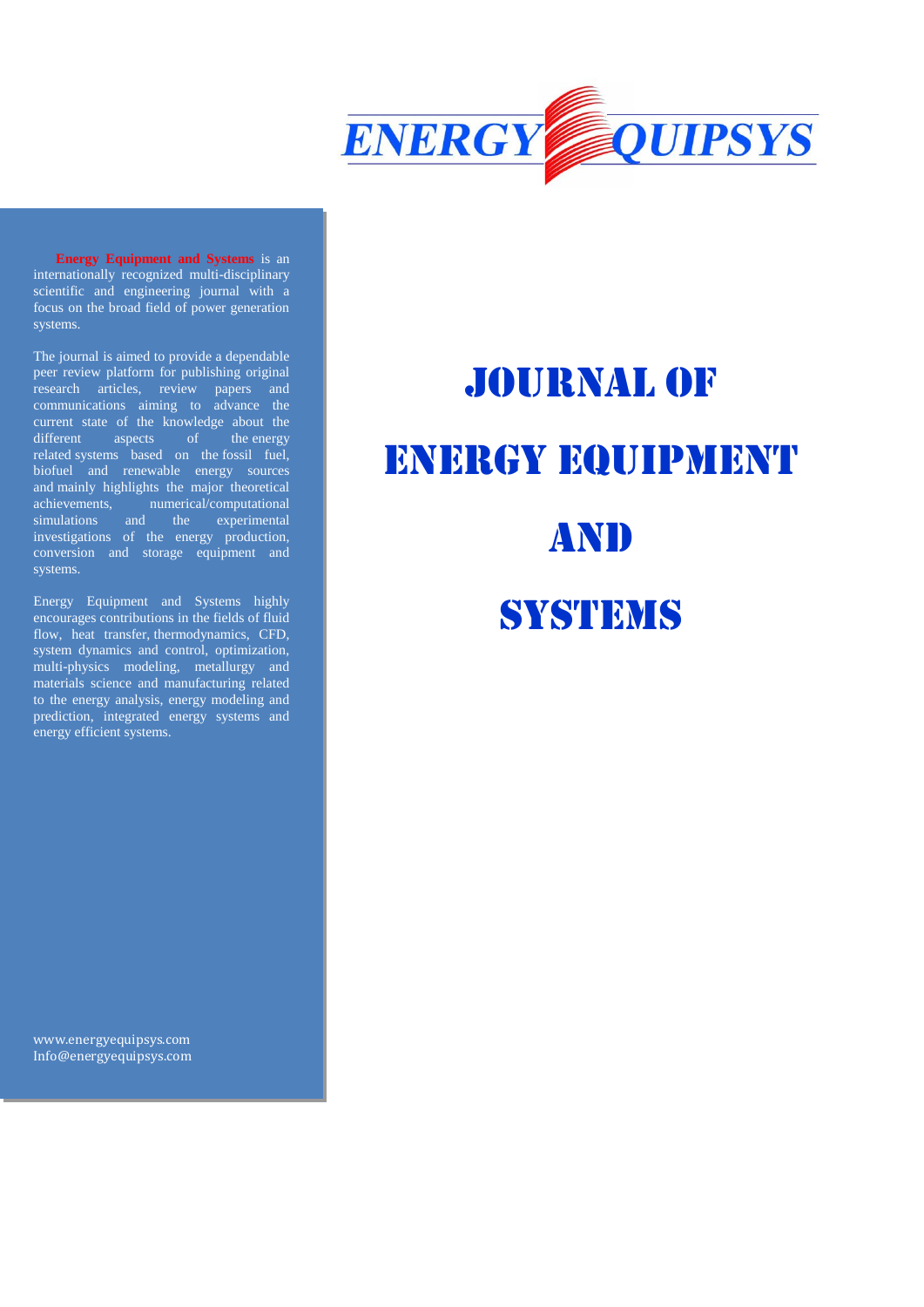## **International journal of Energy Equipment and Systems**

#### **Director:**

**Mahmoud Nili Ahmadabadi**, Professor, School of Metallurgy & Materials Engineering, University of Tehran, Tehran, Iran

#### **Editor in chief:**

**Farshad Kowsary,** Professor, School of Mechanical Engineering, University of Tehran,

#### **Acting editor:**

**Majid Baniassadi,** Assistant Professor**,** School of Mechanical Engineering, University of Tehran, Tehran, Iran

#### **Managing editor:**

**Naghmeh Sadat Sajadi,** University of Tehran-Mapna Group Joint Institute

Tehran, Iran 

#### **Editorial board:**

**Godarz Ahmadi,** Professor, Department of Mechanical Engineering, Clarkson University, Potsdam, New York

**Majid Molki,** Professor, Department of Mechanical Engineering, Southern Illinois University Edwardsville, Illinois, United States **Naser Ashgriz,** Professor, Faculty of Applied

Science and Engineering, Toronto, Canada

**Afshin Ghajar,** Professor, Department of Mechanical Engineering, Oklahoma State University ,Oklahoma, USA

**Kamran Nikbin,** Professor, Department of Mechanical Engineering, Imperial College, London

**Vahid Esfahanian,** Professor, School of Mechanical Engineering, University of Tehran, Tehran, Iran

**Mehdi Ashjaee,** Professor, School of Mechanical Engineering, University of Tehran, Tehran, Iran

**Mohammad Reza Hairi Yazdi,** Associate Professor, School of Mechanical Engineering, University of Tehran, Tehran, Iran

**Naser Soltani,** Professor, School of Mechanical Engineering, University of Tehran, Tehran, Iran

**Mohammad Ali Akhavan,** Professor, School of Mechanical Engineering, University of Tehran, Tehran, Iran

**Seyed Mostafa Hosseinalipour,** Associate Professor, School of Mechanical Engineering, University of Science & Technology, Tehran, Iran

**Mohsen Hamedi,** Associate Professor**,** School of Mechanical Engineering, University of Tehran, Tehran, Iran

**Mohammad Reza Ansari,** Associate Professor

**Abas Aliabadi,** PhD, Chairman and CEO, Mapna group

**Mohammad Owliya,** PhD, Deputy Managing Director, Tuga Co.

**Majid Bahmani,** PhD, Managing Director (M.D), Tuga Co

**Mahmood Yaghoubi,** Professor, Department of Mechanical Engineering, Shiraz University, Iran

**Majid Safar-Avval,** Professor, Department of Mechanical Engineering, Amirkabir University of Technology, Tehran, Iran

**Sepehr Sanaye,** Professor, Mechanical Engineering Department, Iran University of Science & Technology, Narmak, Tehran, Iran

**Sadegh Tabe Jamaat,** Associate Professor, Department of Aerospace Engineering, Amirkabir University of Technology, Tehran, Iran

**Seyed Ahmad Nourbakhsh,** Professor, School of Mechanical Engineering, University of Tehran, Tehran, Iran

**Mehrdad Raisee Dehkordi,** Associate Professor, School of Mechanical Engineering, University of Tehran, Tehran, Iran

**Ashkan Rahimi Kian,** Associate Professor, School of Electrical Engineering, University of Tehran, Tehran, Iran

**Mohammad Hossein Sarrafzadeh,** Associate Professor, School of Chemical Engineering, University of Tehran, Tehran, Iran

**Hosein Shokohmand,** Professor, School of Mechanical Engineering, University of Tehran, Tehran, Iran

**Mohammad Mahjoob,** Associate Professor, School of Mechanical Engineering, University of Tehran, Tehran, Iran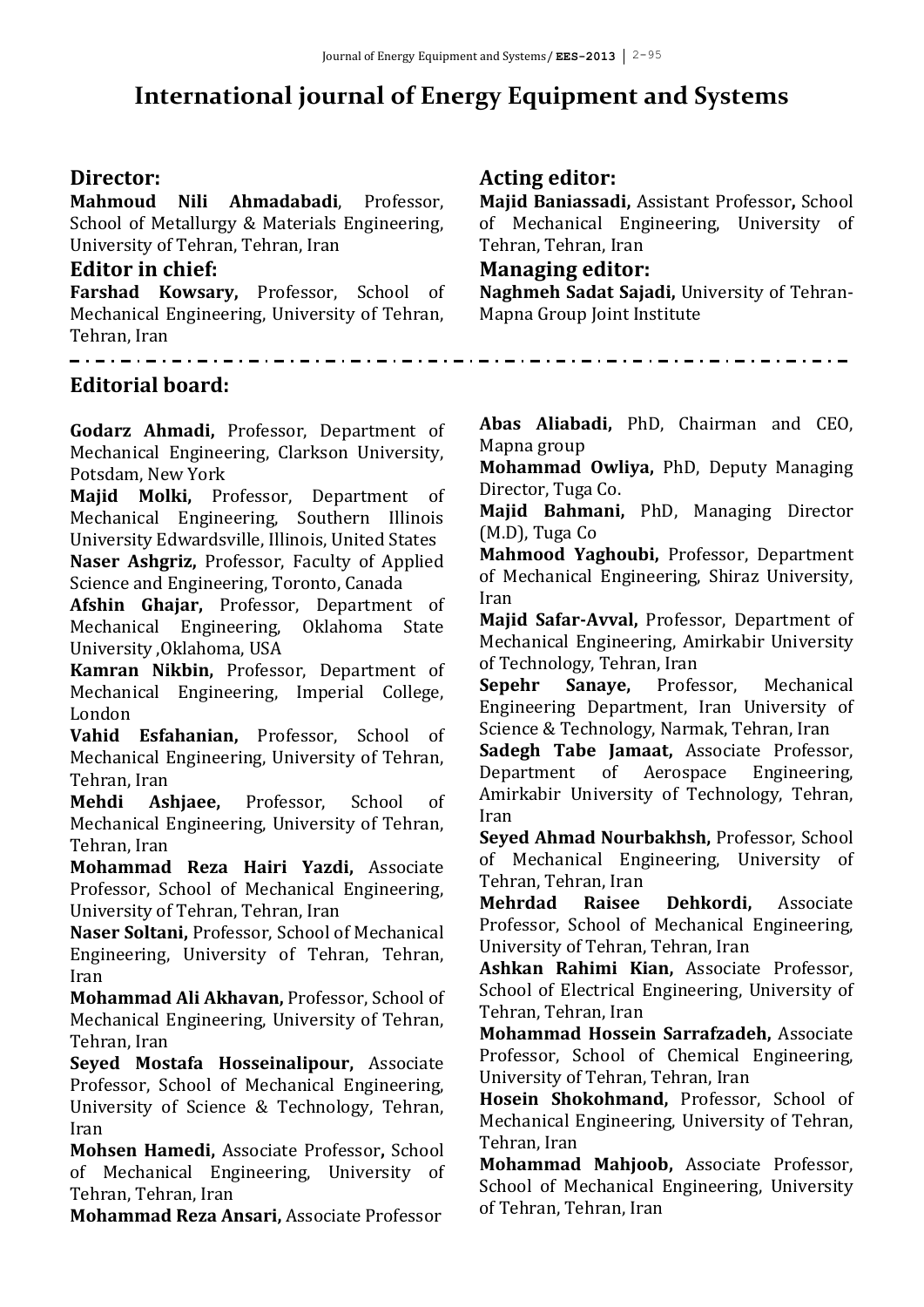,Department of Mechanical Engineering, Tarbiat Modares University, Tehran, Iran

**Kaveh Ghorbanian,** Professor, Department of Aerospace engineering, Sharif University of Technology

**Mohammad Durali,** Professor, Mechanical Engineering Department, Sharif University of Technology, Tehran, Iran

**Mohsen Davazdah Emami,** Associate Professor, Isfahan University of Technology, Departement of Mechanical Engineering

**Seyed Ali Akbar Moosavian,** Professor, Mechanical Engineering Faculty, K.N.Toosi University of Technology, Tehran, Iran

**Mohammad** Farshchi, Professor, Department of Aerospace engineering, Sharif University of Technology

**Ebrahim Shirani**, Professor, Department of Mechanical Engineering, Isfahan University of Technology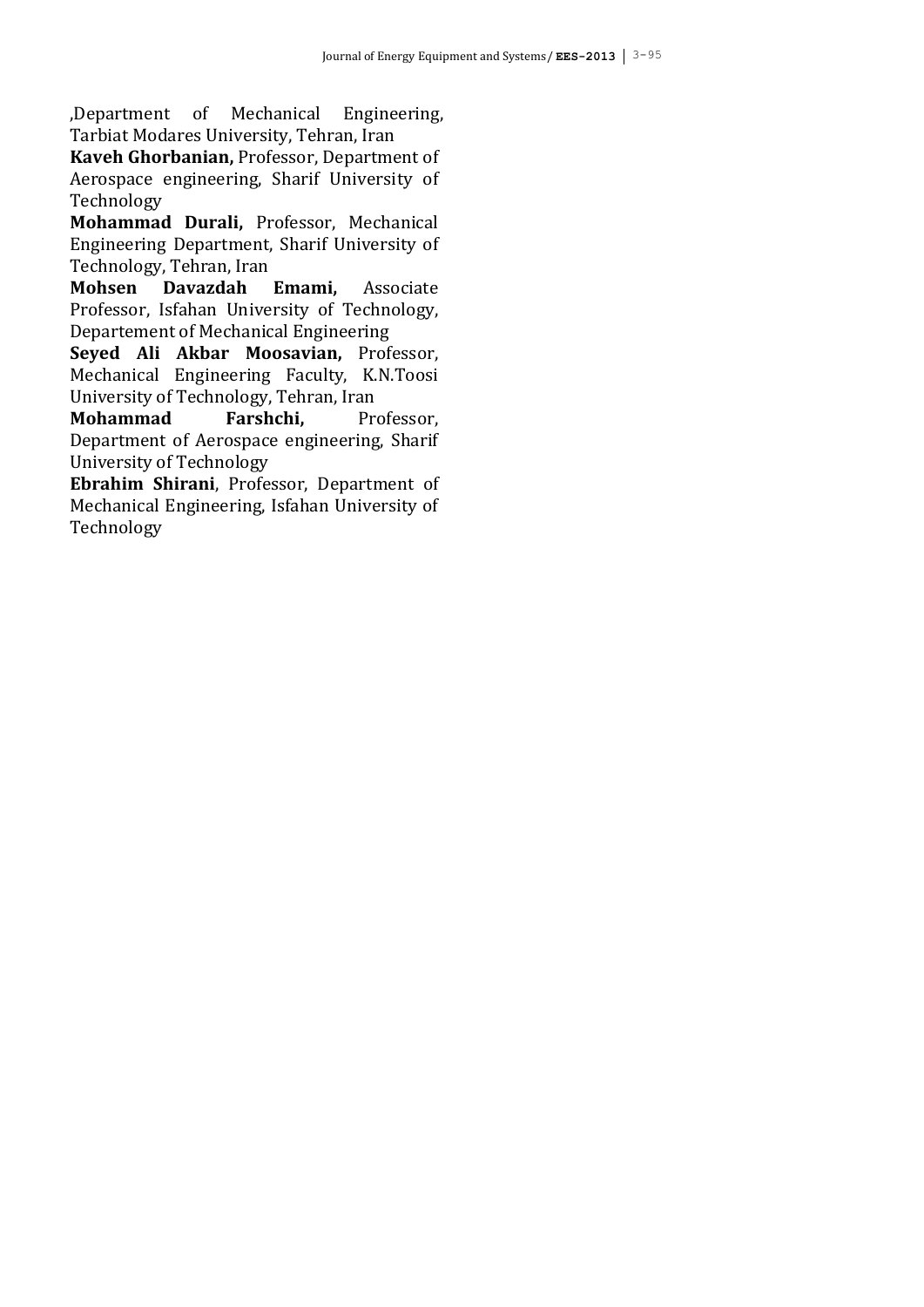### **International Journal of Energy Equipment and Systems**

2020 - 2020 - 2020 - 2020 - 2020 - 2020 - 2020 - 2020 - 2020 - 2020 - 2020 - 2020 - 2020 - 2020 - 2020 - 2020  $\frac{1}{2} \frac{1}{2} \frac{1}{2} \frac{1}{2} \frac{1}{2} \frac{1}{2} \frac{1}{2} \frac{1}{2} \frac{1}{2} \frac{1}{2} \frac{1}{2} \frac{1}{2} \frac{1}{2} \frac{1}{2} \frac{1}{2} \frac{1}{2} \frac{1}{2} \frac{1}{2} \frac{1}{2} \frac{1}{2} \frac{1}{2} \frac{1}{2} \frac{1}{2} \frac{1}{2} \frac{1}{2} \frac{1}{2} \frac{1}{2} \frac{1}{2} \frac{1}{2} \frac{1}{2} \frac{1}{2} \frac{$ **Volume 1 Number 1 Summer 2013**

### **Contents**

|                                                                                         | Page |
|-----------------------------------------------------------------------------------------|------|
| Preface to the First Issue                                                              | 5    |
| Film Cooling Effectiveness in Single Row of Holes: First Moment<br>Closure Modeling     | 6    |
| Assessment of Various Rotor Tip Geometries on a Single Stage Gas<br>Turbine Performance | 19   |
| Drag Coefficient and Strouhal Number Analysis of Cylindrical Tube<br>in Two Phase Flow  | 34   |
| Performance Assessment of a Hybrid Fuel Cell and Micro Gas<br>Turbine Power System      | 58   |
| Study of the Performance of a Solar Adsorption Cooling System                           | 73   |
| Numerical Investigation of Clocking in a Two-Stage Gas Turbine                          | 89   |